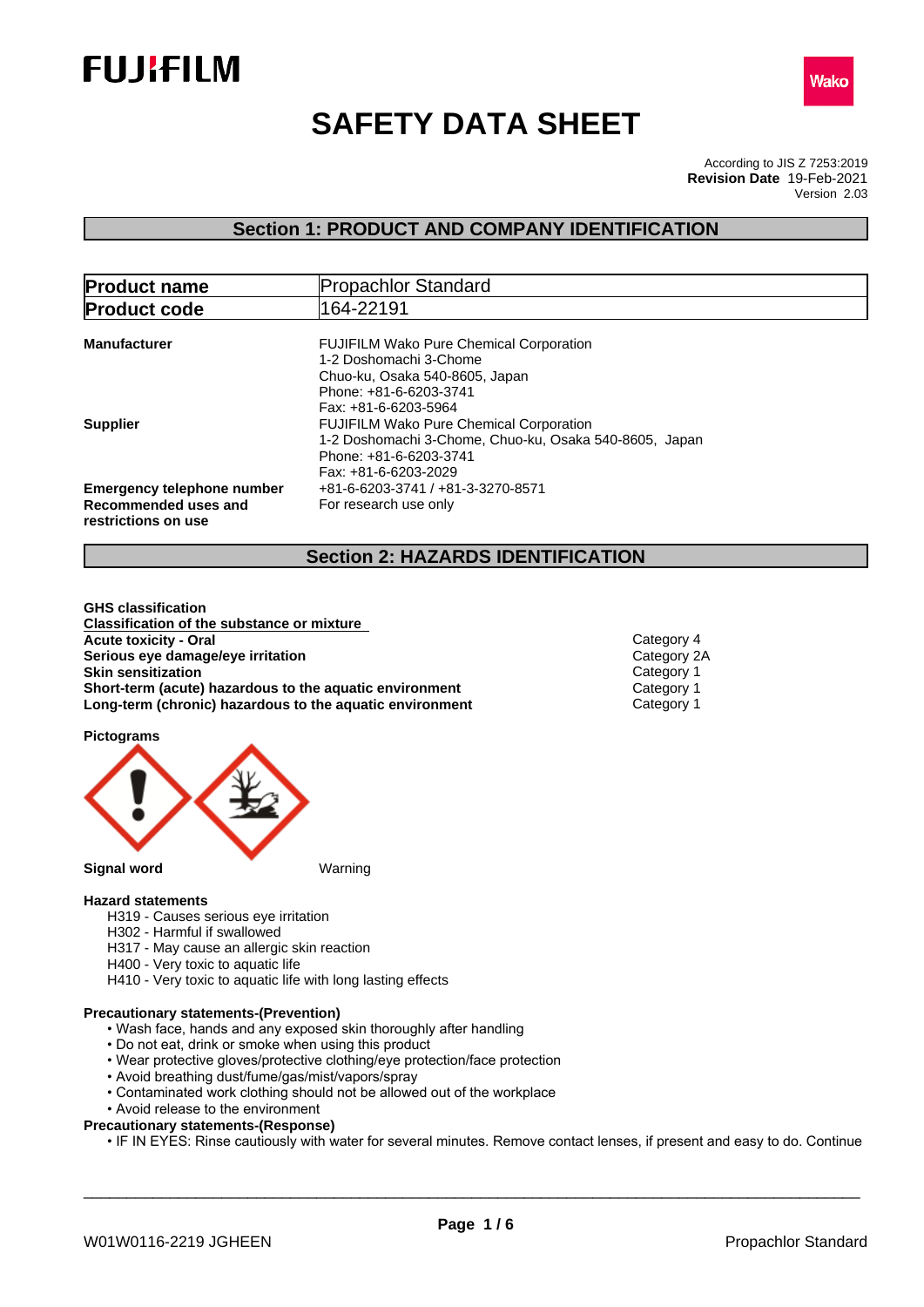### rinsing.

- If eye irritation persists: Get medical advice/attention.
- IF ON SKIN: Wash with plenty of soap and water
- If skin irritation or rash occurs: Get medical advice/attention
- Wash contaminated clothing before reuse.
- IF SWALLOWED: Call a POISON CENTER or doctor/physician if you feel unwell
- Rinse mouth.
- Collect spillage

**Precautionary statements-(Storage)**

• Not applicable

#### **Precautionary statements-(Disposal)**

• Dispose of contents/container to an approved waste disposal plant

**Others**

**Other hazards** Not available

## **Section 3: COMPOSITION/INFORMATION ON INGREDIENTS**

**Single Substance or Mixture** Substance

## **Formula** C11H14ClNO

| . .<br>Chemical<br>Name | Weight-%<br>- - | Molecular weight | <b>ENCS</b>          | <b>ISHL</b><br>No. | <b>RN</b><br>۸C.<br>ono.                      |
|-------------------------|-----------------|------------------|----------------------|--------------------|-----------------------------------------------|
| Propachlor              | 98.0            | 211.69           | NI/Z<br>$\mathbf{v}$ | N/A                | $\sim$ $\sim$<br>918<br>$1.7K$ -<br>--<br>10. |

**Impurities and/or Additives**: Not applicable

## **Section 4: FIRST AID MEASURES**

#### **Inhalation**

Remove to fresh air. If symptoms persist, call a physician.

#### **Skin contact**

Wash off immediately with soap and plenty of water. If symptoms persist, calla physician.

**Eye contact**

IF IN EYES: Rinse cautiously with water for several minutes. Remove contact lenses, if present and easy to do. Continue rinsing. Immediate medical attention is required.

## **Ingestion**

Rinse mouth. Never give anything by mouth to an unconscious person. Call a physician or poison control center immediately. Do not induce vomiting without medical advice.

#### **Protection of first-aiders**

Use personal protective equipment as required.

**Section 5: FIRE FIGHTING MEASURES**

### **Suitable extinguishing media**

Water spray (fog), Carbon dioxide (CO2), Foam, Extinguishing powder, Sand

**Unsuitable extinguishing media**

No information available

### **Specific hazards arising from the chemical product**

Thermal decomposition can lead to release of irritating and toxic gases and vapors.

**Special extinguishing method**

## No information available

## **Special protective actions for**

### **fire-fighters**

Use personal protective equipment as required.Firefighters should wear self-contained breathing apparatus and full firefighting turnout gear.

## **Section 6: ACCIDENTAL RELEASE MEASURES**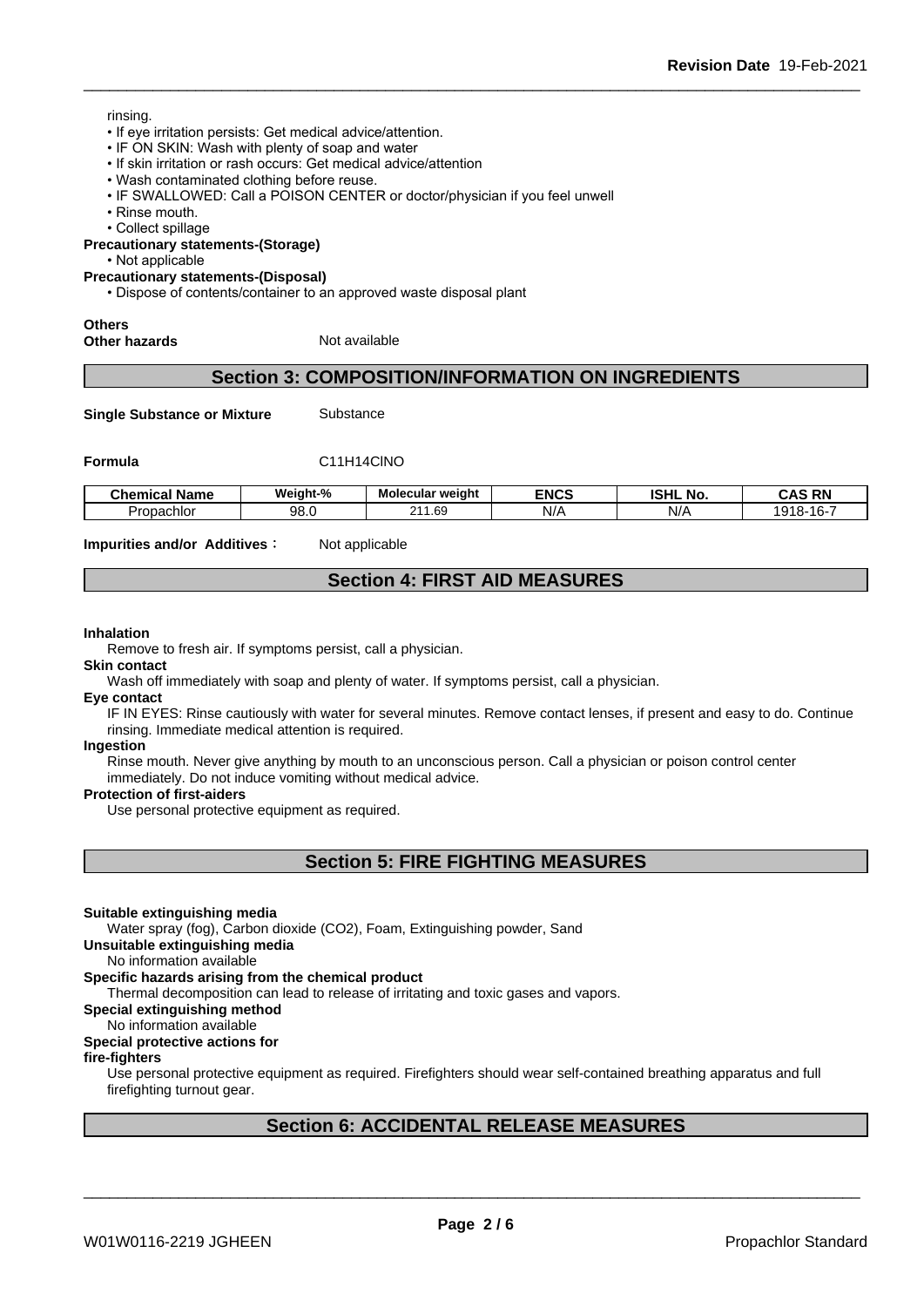### **Personal precautions, protective equipment and emergency procedures**

For indoor, provide adequate ventilation process until the end of working. Deny unnecessary entry other than the people involved by, for example, using a rope. While working, wear appropriate protective equipments to avoid adhering it on skin, or inhaling the gas. Work from windward, and retract the people downwind.

#### **Environmental precautions**

To be careful not discharged to the environment without being properly handled waste water contaminated.

**Methods and materials for contaminent and methods and materials for cleaning up**

Sweep up and gather scattered particles, and collect it in an empty airtight container.

## **Recoverly, neutralization**

No information available

**Secondary disaster prevention measures**

Clean contaminated objects and areas thoroughly observing environmental regulations.

## **Section 7: HANDLING AND STORAGE**

#### **Handling**

#### **Technical measures**

Avoid contact with strong oxidizing agents. Use with local exhaust ventilation.

#### **Precautions**

Do not rough handling containers, such as upsetting, falling, giving a shock, and dragging. Prevent leakage, overflow, and scattering. Not to generate steam and dust in vain. Seal the container after use. After handling, wash hands and face, and then gargle. In places other than those specified, should not be smoking or eating and drinking. Should not be brought contaminated protective equipment and gloves to rest stops. Deny unnecessary entry of non-emergency personnel to the handling area.

#### **Safety handling precautions**

Avoid contact with skin, eyes or clothing. Use personal protective equipment as required.

# **Storage**<br>Safe storage conditions

| Safe storage conditions   |                                                                                    |
|---------------------------|------------------------------------------------------------------------------------|
| <b>Storage conditions</b> | Keep container protect from light tightly closed. Store in a cool (2-10 °C) place. |
| Safe packaging material   | Glass                                                                              |
| Incompatible substances   | Strong oxidizing agents                                                            |

## **Section 8: EXPOSURE CONTROLS/PERSONAL PROTECTION**

#### **Engineering controls**

In case of indoor workplace, seal the source or use a local exhaust system. Provide the safety shower facility, and handand eye-wash facility. And display their position clearly.

**Exposure limits** This product, as supplied, does not contain any hazardous materials with occupational exposure limits established by the region specific regulatory bodies.

**Personal protective equipment Respiratory protection** Dust mask **Hand protection**<br> **Eye protection**<br> **Eye protection**<br> **Exercise Skinandbody protection** Long-sleeved work clothes **General hygiene considerations**

**Eye protection** protective eyeglasses or chemical safety goggles

Handle in accordance with good industrial hygiene and safety practice.

## **Section 9: PHYSICAL AND CHEMICAL PROPERTIES**

**Form Color** Color **Color Color Color Color Color Color Color Color Color Color Color Color Color Color Color Color Color Color Color Color Color Color Color Color Color Color Appearance** crystals - powder **Odor Odor** No data available<br> **Melting point/freezing point Alta available Melting point/freezing point Melting point/freezing point Boiling point, initial boiling point and boiling range** No data available **Flammability**<br> **Figure 12 Constant Constant Constant Constant Constant Constant Constant Constant Constant Constant Constant Constant Constant Constant Constant Constant Constant Constant Constant Constant Constant Consta Evaporation rate:**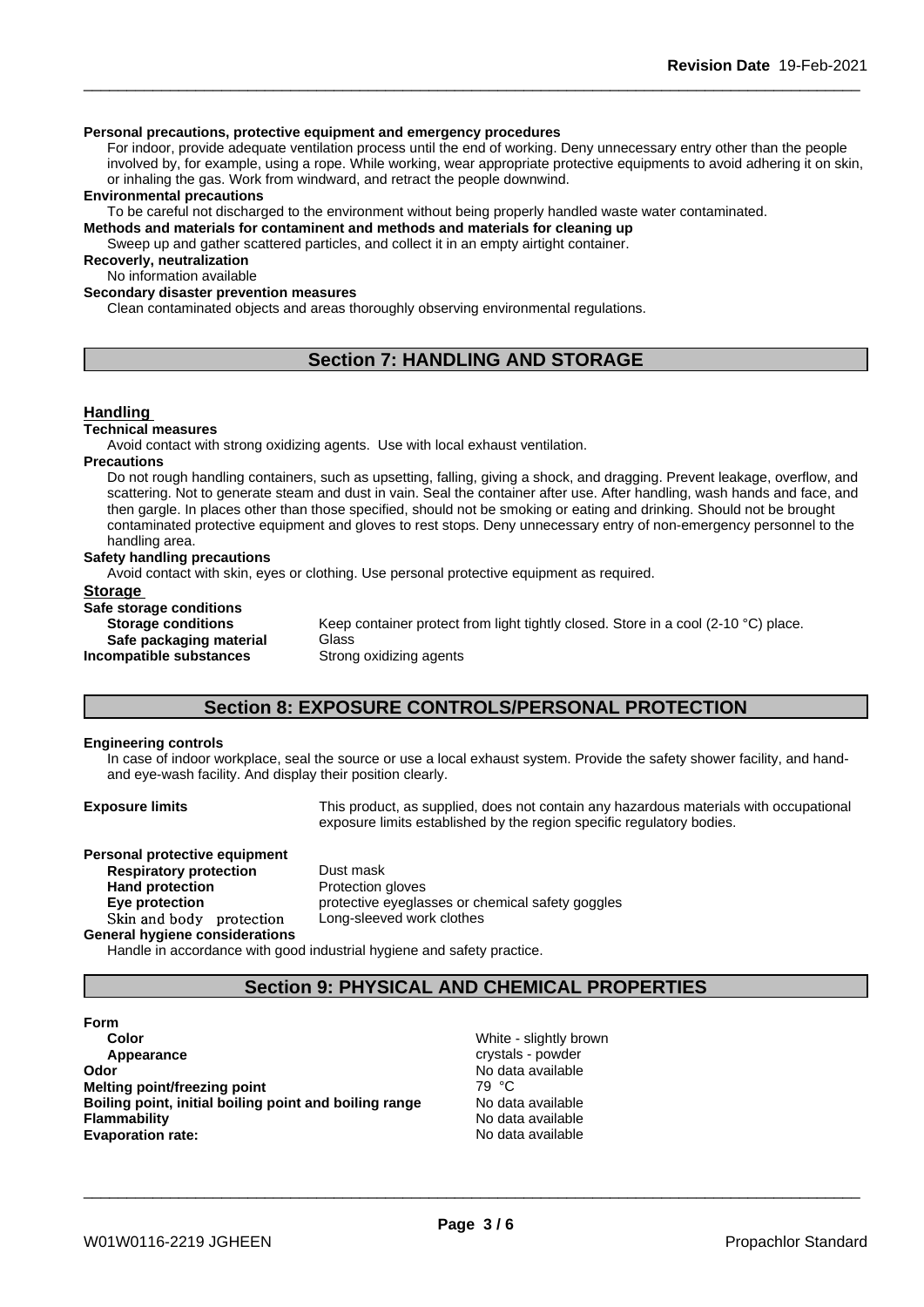**Flammability (solid, gas):** No data available **Upper/lower flammability or explosive limits Upper :** No data available<br> **Lower** : No data available<br>
No data available **Lower** : **Lower** : **Constant Constant Constant Constant Constant Constant Constant Constant Constant Constant Constant Constant Constant Constant Constant Constant Constant Constant Constant Constant Constant Constant Con Auto-ignition temperature:**<br> **Decomposition temperature:** No data available **Decomposition temperature: pH** No data available **Viscosity (coefficient of viscosity)** No data available<br> **Dynamic viscosity** No data available<br>
No data available **Dynamic viscosity**<br>Solubilities

**n-Octanol/water partition coefficient:(log Pow) No data available<br>
Vapour pressure<br>
No data available Vapour pressure Specific Gravity / Relative density** No data available **Vapour density**<br> **Particle characteristics**<br> **Particle characteristics Particle characteristics** 

**Flash point** No data available Ethanol, acetone : soluble . water : practically insoluble,or insoluble .<br>No data available

## **Section 10: STABILITY AND REACTIVITY**

#### **Stability**

**Reactivity** No data available<br> **Chemical stability** May be altered by May be altered by light. **Hazardous reactions** None under normal processing **Conditions to avoid** Extremes of temperature and direct sunlight **Incompatible materials** Strong oxidizing agents **Hazardous decomposition products** Carbon monooxide (CO), Carbon dioxide (CO2), Nitrogen oxides (NOx), Halides

**Section 11: TOXICOLOGICAL INFORMATION**

| <b>Acute toxicity</b> |                 |                      |                        |
|-----------------------|-----------------|----------------------|------------------------|
| <b>Chemical Name</b>  | Oral LD50       | <b>Dermal LD50</b>   | <b>Inhalation LC50</b> |
| Propachlor            | 710 mg/kg (Rat) | 20000 mg/kg (Rabbit) | N/A                    |
|                       |                 | 380 mg/kg<br>Rabbit  |                        |

| <b>Skin irritation/corrosion</b>         | No data available |  |
|------------------------------------------|-------------------|--|
| Serious eye damage/ irritation           | No data available |  |
| <b>Respiratory or skin sensitization</b> | No data available |  |
| <b>Reproductive cell mutagenicity</b>    | No data available |  |
| Carcinogenicity                          | No data available |  |
| <b>Reproductive toxicity</b>             | No data available |  |
| <b>STOT-single exposure</b>              | No data available |  |
| <b>STOT-repeated exposure</b>            | No data available |  |
| <b>Aspiration hazard</b>                 | No data available |  |
|                                          |                   |  |

## **Section 12: ECOLOGICAL INFORMATION**

**Ecotoxicity** No information available

**Other data** No data available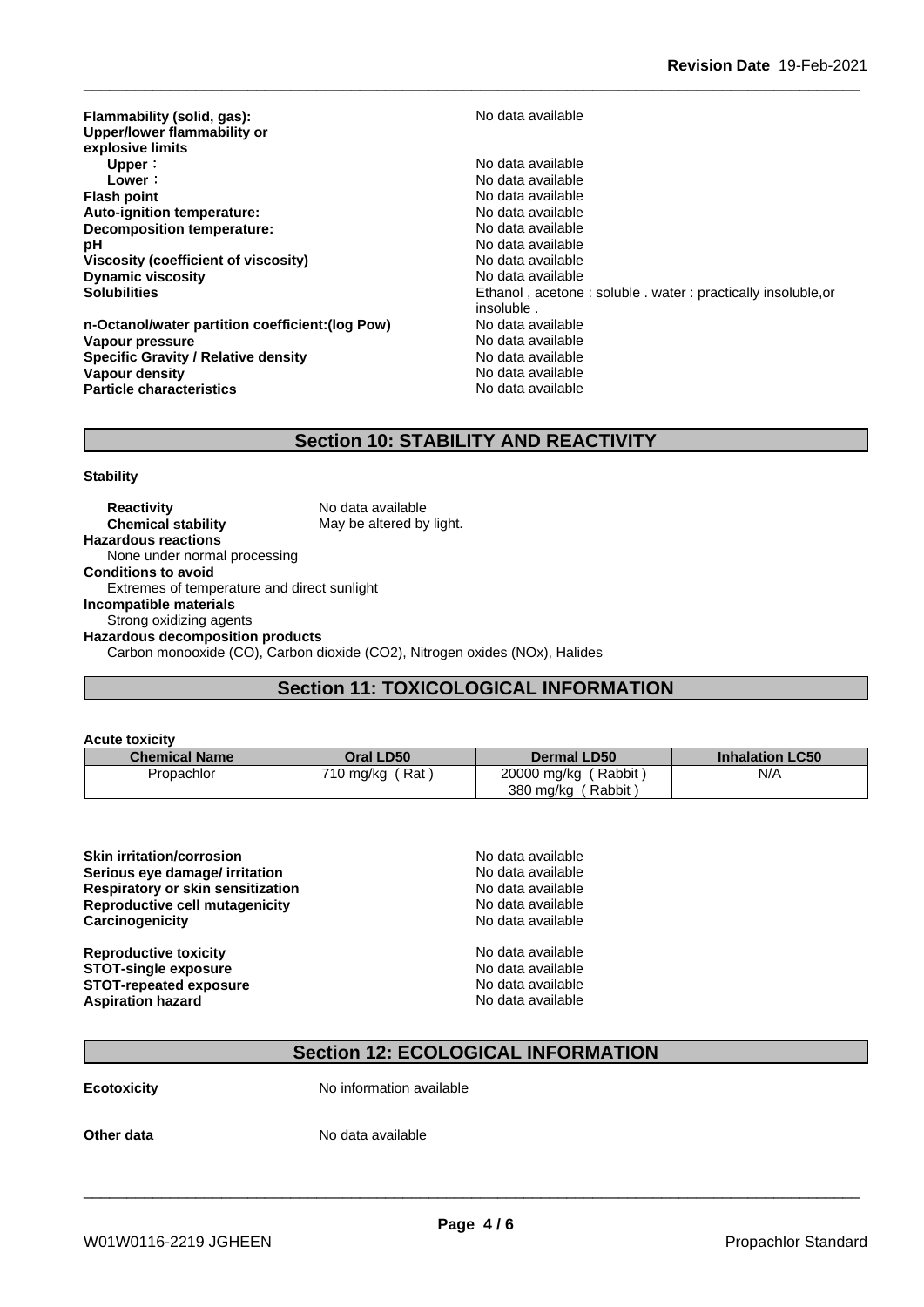**Persistence and degradability** No information available<br>**Bioaccumulative potential** No information available **Bioaccumulative potential<br>Mobility in soil Hazard** to the ozone layer

No information available<br>No information available

## **Section 13: DISPOSAL CONSIDERATIONS**

## **Waste from residues**

Disposal should be in accordance with applicable regional, national and local laws and regulations. **Contaminated container and contaminated packaging**

Disposal should be in accordance with applicable regional, national and local laws and regulations.

## **Section 14: TRANSPORT INFORMATION**

| <b>ADR/RID</b>                                                 |                                                                 |
|----------------------------------------------------------------|-----------------------------------------------------------------|
| <b>UN number</b>                                               | <b>UN3077</b>                                                   |
| Proper shipping name:                                          | Environmentally hazardous substance, solid, n.o.s. (Propachlor) |
| UN classfication                                               | 9                                                               |
| <b>Subsidiary hazard class</b>                                 |                                                                 |
| Packing group                                                  | Ш                                                               |
| <b>Marine pollutant</b>                                        | Yes                                                             |
| <b>IMDG</b>                                                    |                                                                 |
| <b>UN number</b>                                               | UN3077                                                          |
| Proper shipping name:                                          | Environmentally hazardous substance, solid, n.o.s. (Propachlor) |
| UN classfication                                               | 9                                                               |
| <b>Subsidiary hazard class</b>                                 |                                                                 |
| Packing group                                                  | Ш                                                               |
| <b>Marine pollutant (Sea)</b>                                  | Yes                                                             |
| <b>Transport in bulk according to</b> No information available |                                                                 |
| Annex II of MARPOL 73/78 and                                   |                                                                 |
| the IBC Code                                                   |                                                                 |
| IATA                                                           |                                                                 |
| UN number                                                      | <b>UN3077</b>                                                   |
| Proper shipping name:                                          | Environmentally hazardous substance, solid, n.o.s. (Propachlor) |
| UN classfication                                               | 9                                                               |
| <b>Subsidiary hazard class</b>                                 |                                                                 |
| Packing group                                                  | Ш                                                               |
| <b>Environmentally Hazardous</b>                               | Yes                                                             |
| <b>Substance</b>                                               |                                                                 |

## **Section 15: REGULATORY INFORMATION**

| International Inventories                            |                                                                                                                                                        |
|------------------------------------------------------|--------------------------------------------------------------------------------------------------------------------------------------------------------|
| <b>EINECS/ELINCS</b>                                 |                                                                                                                                                        |
| <b>TSCA</b>                                          |                                                                                                                                                        |
| Japanese regulations                                 |                                                                                                                                                        |
| <b>Fire Service Act</b>                              | Not applicable                                                                                                                                         |
| <b>Poisonous and Deleterious</b>                     | Not applicable                                                                                                                                         |
| <b>Substances Control Law</b>                        |                                                                                                                                                        |
| Industrial Safety and Health Act Not applicable      |                                                                                                                                                        |
| Regulations for the carriage                         | Noxious Substances (Ordinance Art.3, Ministry of Transportation Ordinance Regarding                                                                    |
| and storage of dangerous<br>goods in ship            | Transport by Ship and Storage, Attached Table 1)                                                                                                       |
| <b>Civil Aeronautics Law</b>                         | Misellaneous Dangerous Substances and Articles (Ordinance Art. 194, MITL Nortification<br>for Air Transportation of Explosives etc., Attached Table 1) |
| <b>Pollutant Release and Transfer Not applicable</b> |                                                                                                                                                        |
| <b>Register Law</b>                                  |                                                                                                                                                        |